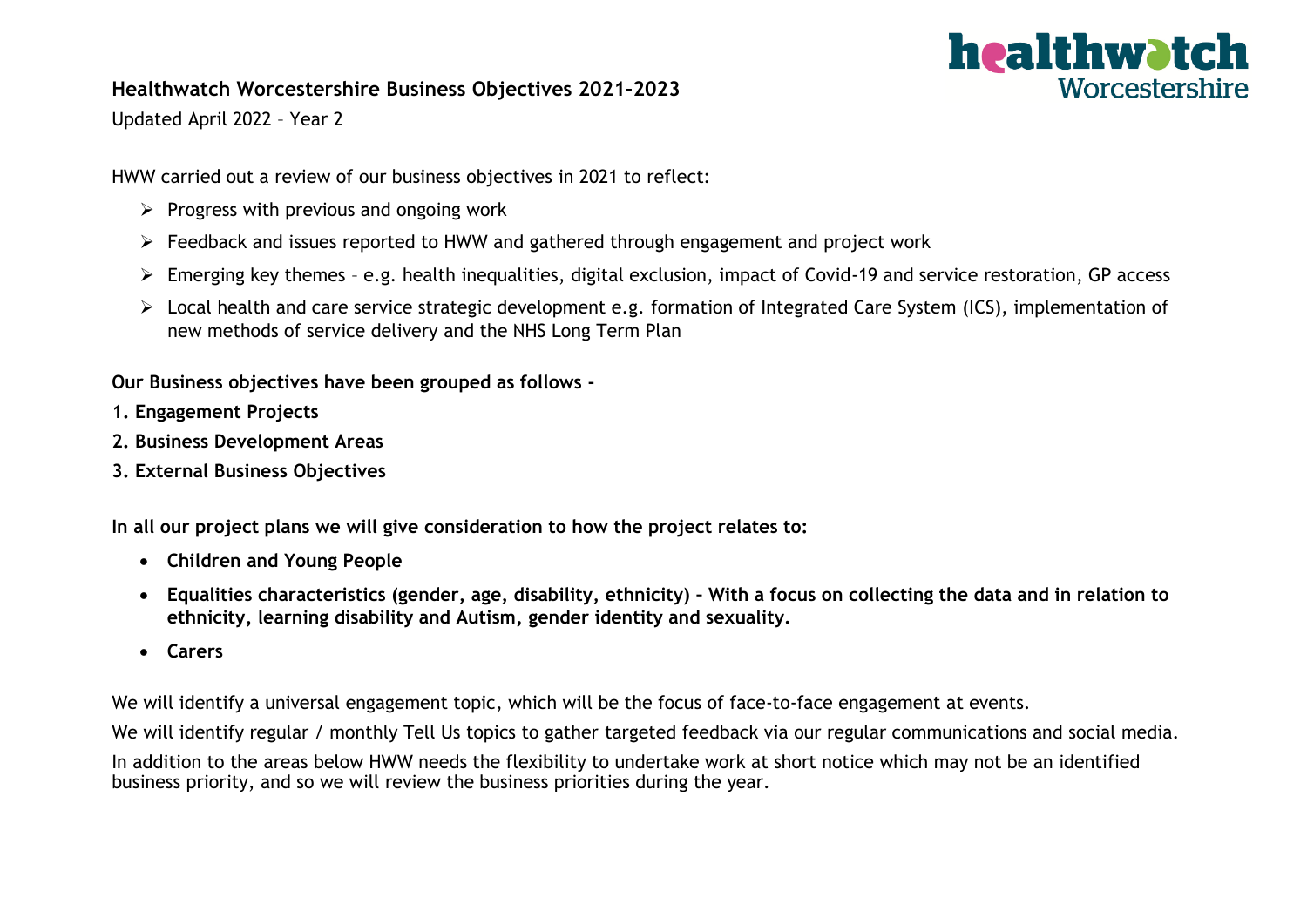| 1. Engagement Projects                                                                                                                 |                          |                                                                                                                                                                                       |                                                                                                                                                                                                                                                                                                                                                                                                          |         |                           |
|----------------------------------------------------------------------------------------------------------------------------------------|--------------------------|---------------------------------------------------------------------------------------------------------------------------------------------------------------------------------------|----------------------------------------------------------------------------------------------------------------------------------------------------------------------------------------------------------------------------------------------------------------------------------------------------------------------------------------------------------------------------------------------------------|---------|---------------------------|
|                                                                                                                                        |                          | Why                                                                                                                                                                                   | What / How                                                                                                                                                                                                                                                                                                                                                                                               | When    | Who                       |
| A. Big Projects                                                                                                                        |                          |                                                                                                                                                                                       |                                                                                                                                                                                                                                                                                                                                                                                                          |         |                           |
| Covid-19 - Restoration<br>and Recovery of services<br>- Focus on Cancer<br>services, Screening, GP<br><b>Practices and Urgent Care</b> | <b>BIG</b>               | - Experience and feedback<br>from engagement & Covid-<br>19 Report<br>- Impact of Covid-19<br>- Key ICS work area                                                                     | - Ongoing gathering of patient experience and<br>monitoring of performance<br>- Production of feedback summaries as appropriate                                                                                                                                                                                                                                                                          | ongoing | <b>SA</b><br>(JR)         |
| Digital access to services<br>- Year 1 Face-to-face<br>engagement topic                                                                | <b>BIG</b>               | - Digital inclusion<br>- Health inequalities<br>- Impact of Covid-19<br>- Patient experience<br>- Digital Access to<br><b>Healthcare Survey and</b><br><b>Report completed Year 1</b> | Gather feedback about experiences of digital and<br>online access and services. Including:<br>> Remote access / consultation<br>> Use of apps e.g. maternity, breast cancer, older<br>person's mental health<br>> Integrated Care and Wellbeing Record<br>Attendance at ICS Digital Inclusion Access Group<br>and other relevant groups / forums to monitor<br>implementation of report recommendations. |         | JR/ME                     |
| <b>Accessible Information</b><br>- Year 2 Face-to-face<br>engagement topic<br>- Focus on Accessible<br><b>Information Standard</b>     | <b>BIG</b><br><b>NEW</b> | - Health Inequalities<br>- Accessible Info Standard<br>- Previous work /<br>feedback highlighting<br>issues relating to<br>availability and<br>accessibility of<br>information        | Accessible Information Standard -<br>- Engagement and survey with people with hearing<br>impairment via Action Deafness and other support<br>groups for people with sensory impairment<br>- Easy read survey and engagement with people<br>with a learning disability<br>- Engagement with those for whom English is not<br>their first language                                                         |         | JR /<br>ME /<br><b>MR</b> |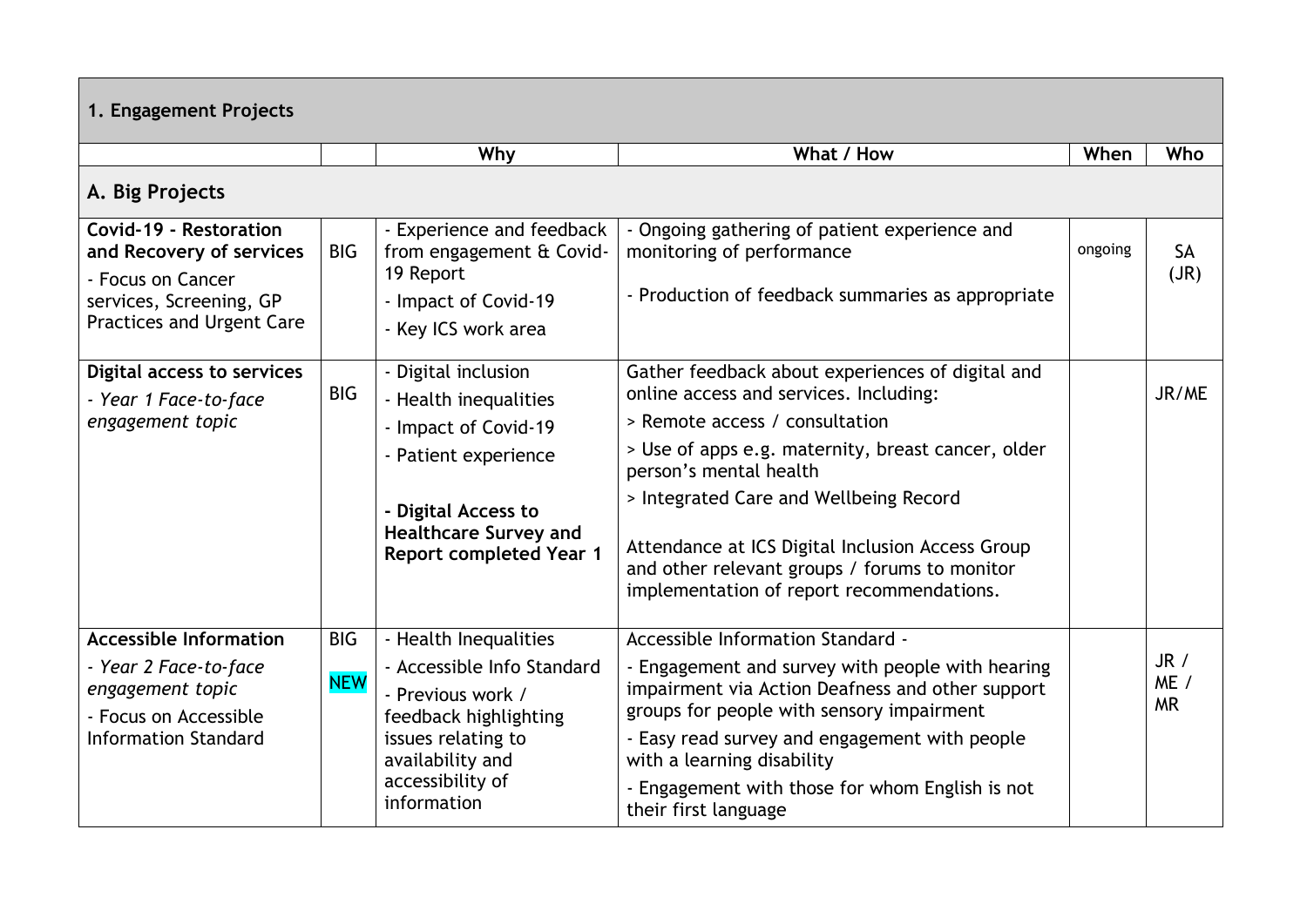| - General awareness /                                                                                                                        |            |                                                                                                                                                                                | Generic engagement topic -                                                                                                                                                                                                                                                                                                                                                                    |         |       |
|----------------------------------------------------------------------------------------------------------------------------------------------|------------|--------------------------------------------------------------------------------------------------------------------------------------------------------------------------------|-----------------------------------------------------------------------------------------------------------------------------------------------------------------------------------------------------------------------------------------------------------------------------------------------------------------------------------------------------------------------------------------------|---------|-------|
| information about Minor<br><b>Injury Units</b>                                                                                               |            |                                                                                                                                                                                | - General survey about awareness and information<br>relating to Minor Injury Units                                                                                                                                                                                                                                                                                                            |         |       |
|                                                                                                                                              |            |                                                                                                                                                                                | - Review of HWW website and implementation of<br>actions required to improve accessibility                                                                                                                                                                                                                                                                                                    |         |       |
| <b>Adult Mental Health</b><br>- Transforming Community<br><b>Mental Health Services</b><br>Focus on -<br>- Healthy Minds<br>- Crisis Support | <b>BIG</b> | - Follow on / feedback<br>from previous engagement<br>and Reports, including SW<br><b>CARS Report</b><br>- Impact of Covid-19<br>- Feedback and issues<br>raised               | - Quarterly meetings with Herefordshire and<br>Worcestershire Health and Care Trust (HWHCT) and<br>Worcestershire County Council (WCC) to ensure<br>closer monitoring of Mental Health provision during<br>the transition to an ICS and the implementation of<br><b>Transforming Community Mental Health Services</b><br>across the County.<br>- Continue regular feedback sessions gathering | Ongoing | SJ/MG |
| - Advancing Mental Health<br>Equalities                                                                                                      |            |                                                                                                                                                                                | feedback from service users and carers<br>- Explore potential for identifying service user<br>experiences of accessing / trying to access mental<br>health services                                                                                                                                                                                                                           |         |       |
| <b>Acute Hospital services</b><br>for children and young<br>people                                                                           | <b>BIG</b> | - Previously identified<br>priority paused due to<br>Covid-19<br>- Impact of Covid-19 on<br>hospital services                                                                  | - Gather feedback via surveys from children, young<br>people and parents / carers about experiences of<br>day surgery / Outpatients at Acute hospitals<br>N.B. Will need to identify feasibility of carrying<br>out this work through discussion with WAHT                                                                                                                                    |         | ME/JS |
| Children & Young People<br>- Health and Emotional<br>Wellbeing<br>- SEND<br>- Impact of Covid-19                                             | <b>BIG</b> | - Follow on / feedback<br>from previous CYP<br>engagement and Reports<br>- Young People's Health<br>and Emotional Wellbeing<br><b>Survey and Report</b><br>completed in Year 1 | - Face-to-face engagement with young people via<br>youth groups and colleges<br>- Participation in C&YP Emotional Wellbeing<br>Partnership Board and SEND Stakeholder<br><b>Engagement Group</b>                                                                                                                                                                                              | Ongoing | ME/JS |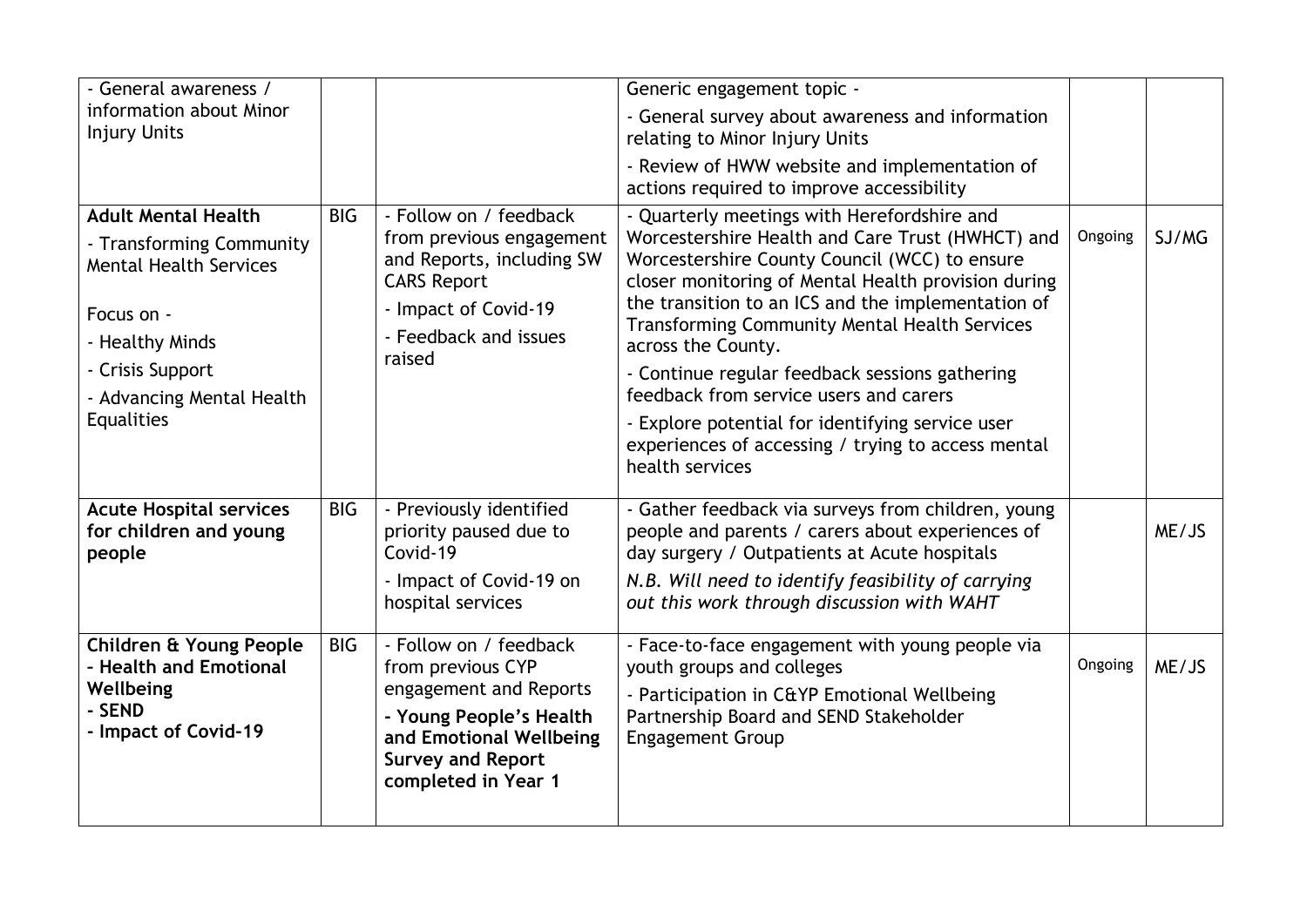| <b>B. Medium Projects</b>                                                                                                                                                                 |                          |                                                                                                                                                                                      |                                                                                                                                                                                                                                                                                                                                                                                                                                                                                                                                                                                                                                                                                       |                |              |  |
|-------------------------------------------------------------------------------------------------------------------------------------------------------------------------------------------|--------------------------|--------------------------------------------------------------------------------------------------------------------------------------------------------------------------------------|---------------------------------------------------------------------------------------------------------------------------------------------------------------------------------------------------------------------------------------------------------------------------------------------------------------------------------------------------------------------------------------------------------------------------------------------------------------------------------------------------------------------------------------------------------------------------------------------------------------------------------------------------------------------------------------|----------------|--------------|--|
| <b>Review of the Reference</b><br>and Engagement Group                                                                                                                                    | <b>NEW</b><br><b>MED</b> | - Increase the voice and<br>representation of those<br>living with health<br>inequalities<br>- Identify and develop<br>benefits of membership<br>for REG groups and<br>organisations | Stage 1 - Focus group, scoping exercise, review of<br>documentation and conversation with existing<br>members<br>Stage 2 - implementation of learning, development<br>of the network and recruitment of new<br>membership, with an emphasis on increased reach<br>into communities and interest groups that<br>experience poor access to health and social care<br>services.                                                                                                                                                                                                                                                                                                          | Q1@Q2<br>Q3&Q4 | JT/SJ/<br>LH |  |
| Improvement of<br>experiences of health<br>and social care services<br>by the Lesbian, Gay,<br><b>Bisexual and Trans</b><br>(LGBT+) community<br>- Engagement focus on<br>Gender identity | <b>MED</b>               | - Follow on from LGBT+<br>Report feedback and<br>recommendations                                                                                                                     | - Monitoring of responses and actions committed to<br>by HWHCT, WAHT and WCC in HWW LGBT+ Report.<br>- Continue championing LGBT+ issues and the data<br>capture of gender identity and sexual orientation<br>in all ICS strategic development e.g. Shared Care<br>Records, Health Inequalities Collaborative,<br>Children and Young People's Emotional Wellbeing<br><b>Transformation Plan</b><br>- Continue building on our relationships with<br>Out2gether, Trans2gether and Mermaids.<br>- Engagement with Trans2Gether, Mermaids and<br>LGBT+ youth groups to provide us with a better<br>understanding of potential issues and barriers<br>experienced and inform future work. | Ongoing        | ME/SJ<br>/JR |  |
| Dementia                                                                                                                                                                                  | <b>MED</b>               | - Low rates of diagnosis in<br>Worcestershire<br>- Previous feedback /<br>issues raised with HWW                                                                                     | - Participation in Herefordshire and Worcestershire<br>STP Living Well with Dementia Programme Board<br>Engagement - focus group with early onset group,<br>expert panel session                                                                                                                                                                                                                                                                                                                                                                                                                                                                                                      | Ongoing        | SJ / MG      |  |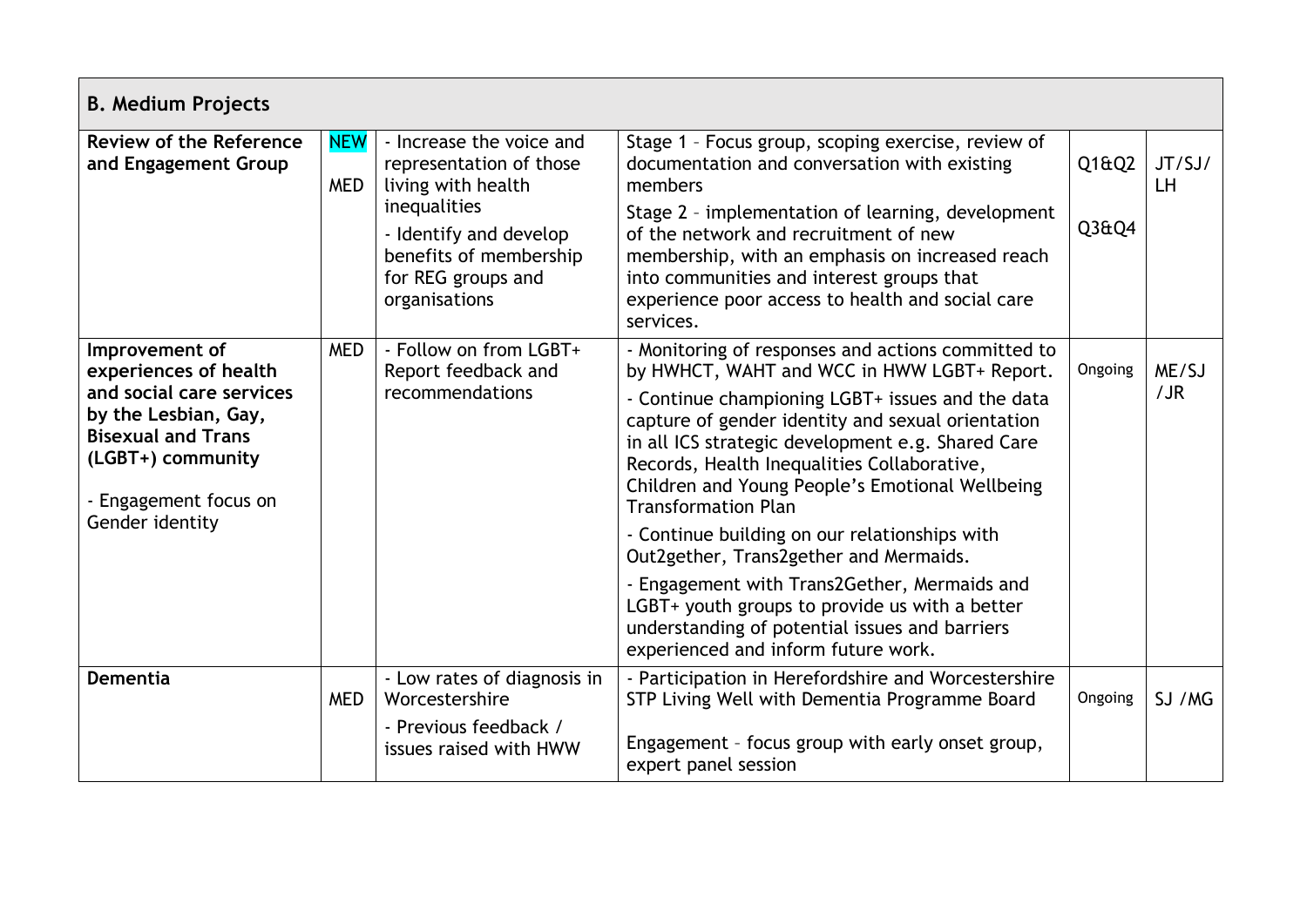| <b>Information about Adult</b><br><b>Social Care</b>                                     | <b>MED</b> | - Follow on from previous<br>work / Report<br>- Development of<br>Here2Help and WCC<br>website                                                                                       | - Follow up to "Mystery Shopping" report that<br>looked at the way information was presented on<br>the WCC website.<br>- Discussion / meetings with WCC re development<br>of Here2Help and WCC website<br>- Repeat "Mystery Shopping" exercise when<br>changes have been made.                                                                                                                                                                                                                                                                                                                                                             |         | MR/JT        |
|------------------------------------------------------------------------------------------|------------|--------------------------------------------------------------------------------------------------------------------------------------------------------------------------------------|--------------------------------------------------------------------------------------------------------------------------------------------------------------------------------------------------------------------------------------------------------------------------------------------------------------------------------------------------------------------------------------------------------------------------------------------------------------------------------------------------------------------------------------------------------------------------------------------------------------------------------------------|---------|--------------|
| <b>Hospital Discharge</b>                                                                | <b>MED</b> | - Follow on from HWW<br><b>Hospital Discharge Report</b><br>completed in Year 1                                                                                                      | ongoing<br>- Reviewing updated hospital discharge policy and<br>documentation within the Acute Trust                                                                                                                                                                                                                                                                                                                                                                                                                                                                                                                                       |         | MR/JS        |
| <b>Outpatients</b><br>Focus on -<br>- Urology<br>- Process<br>- Shared decision making   | <b>MED</b> | - Follow on from previous<br>engagement and report<br>- Rapid changes to<br>delivery due to Covid-19<br>e.g. virtual clinics and<br>patient managed follow up<br>- Digital inclusion | - Keep a watching brief on the development of the<br>CCG Outpatient Programme through attendance,<br>where appropriate, on the various project teams<br>relating to elements of the programme. Identified<br>by the CCG as: Demand Management, Diagnostics,<br>Personalised Care, Waiting List Management<br>- Continue to utilise the skills of our volunteers to<br>provide feedback about patient facing<br>communication relating to the programme.<br>- Scope / carry out engagement to gather patient<br>experience<br>- When / if it is feasible review our<br>recommendations to Facture Clinic Report in the<br>hospital setting. |         | MR/JS        |
| <b>Adult Social Care -</b><br><b>Experiences of Adult</b><br><b>Social Work Services</b> | <b>TBC</b> | - Follow on from previous<br><b>Adult Social Care work</b>                                                                                                                           | - Explore ways to engage with people in receipt of<br>Adult Social Work services about their experience.                                                                                                                                                                                                                                                                                                                                                                                                                                                                                                                                   |         | MR/JT        |
| <b>Learning Disability and</b><br><b>Autism</b>                                          | <b>MED</b> | - Follow on from previous<br>engagement and reports<br>on Learning Disability and<br>Autism                                                                                          | - Feed into development of new Herefordshire and<br>Worcestershire Learning Disability & Autism Plan                                                                                                                                                                                                                                                                                                                                                                                                                                                                                                                                       | Ongoing | ME/JS<br>/MG |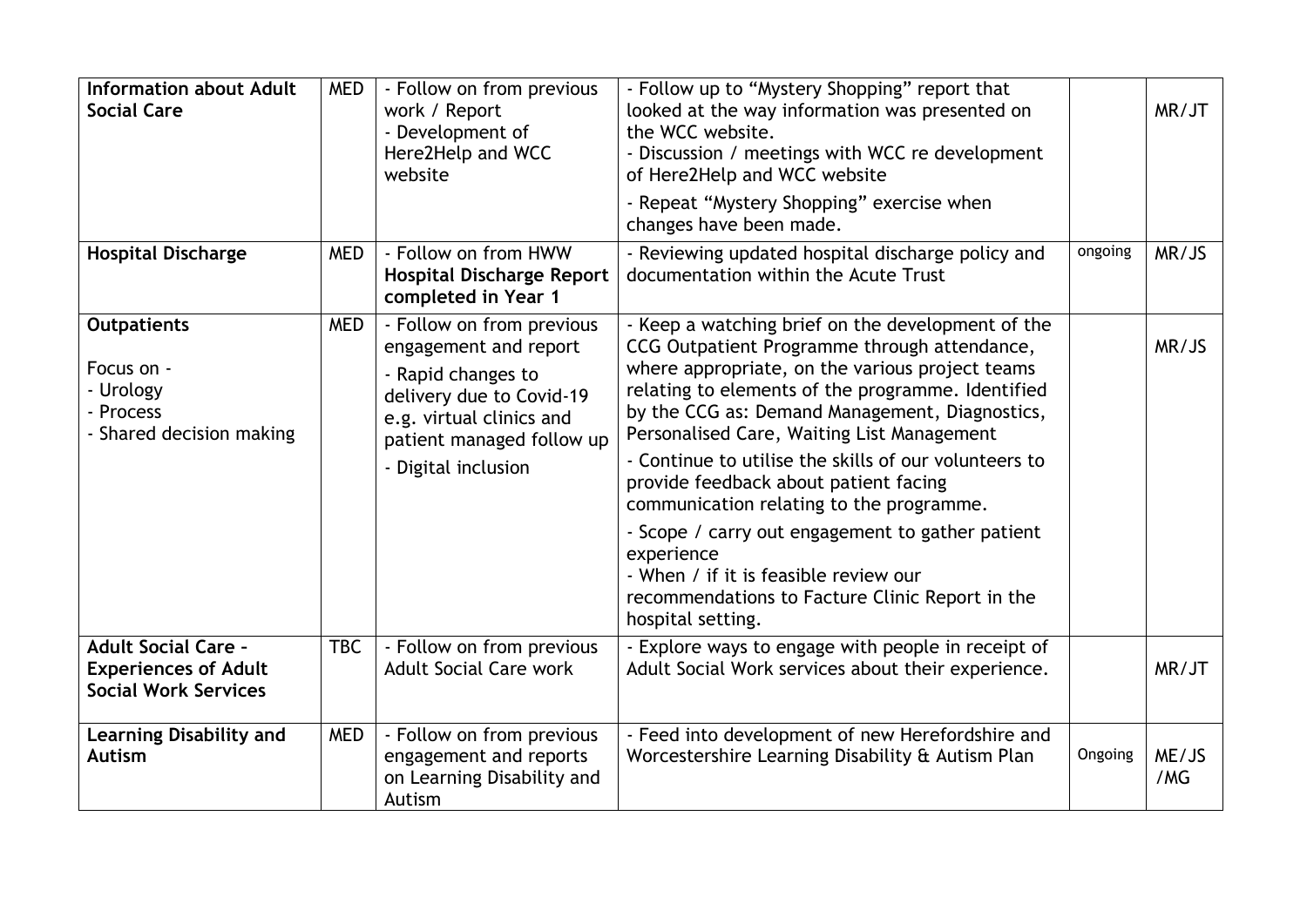| <b>Shared Care Record</b>                             | <b>MED</b>                               | - Continuation of previous                                                                                                                                                                  | - Participation in Learning Disability Partnership<br>Board, Autism Partnership Board and wider<br>stakeholder engagement<br>- Attend ICS Shared care Record Project Board.                                                                                                                                                         |           |       |
|-------------------------------------------------------|------------------------------------------|---------------------------------------------------------------------------------------------------------------------------------------------------------------------------------------------|-------------------------------------------------------------------------------------------------------------------------------------------------------------------------------------------------------------------------------------------------------------------------------------------------------------------------------------|-----------|-------|
| <b>Shared Care Plan and</b><br><b>Patient Portal]</b> | work and feedback<br>- Digital inclusion | - Volunteers participating in co-design of patient<br>Portal.                                                                                                                               |                                                                                                                                                                                                                                                                                                                                     | <b>SA</b> |       |
| <b>C. Small Projects</b>                              |                                          |                                                                                                                                                                                             |                                                                                                                                                                                                                                                                                                                                     |           |       |
| <b>Urgent Care</b>                                    | <b>SML</b>                               | - Rising numbers at A&E<br>and declining numbers at<br><b>Minor Injury Units</b><br>- A&E visits and Report<br>completed in Year 1 -<br>Why people walk in to<br><b>A&amp;E</b> departments | - Involvement in system work looking at attendance<br>at A&E and awareness of local urgent care services<br>- Representation of patient feedback and report<br>findings and monitor progress in relation to<br>recommendations.<br>- Gather feedback about public awareness of Minor<br>Injury Units - as part of information work. |           | MR/JR |
| <b>Children's Social Care</b>                         | <b>SML</b>                               | - Monitoring quality of<br>local services<br>- Previous feedback /<br>issues raised with HWW                                                                                                | - Quarterly meetings with Worcestershire Children<br>First to discuss performance and quality monitoring<br>- Participation in Children and Young People's<br>Strategic Partnership, Early Help Partnership and<br>SEND Stakeholder Engagement Group                                                                                | Ongoing   | JS/ME |
| <b>Pharmaceutical Needs</b><br>Assessment             | <b>SML</b>                               | - Focus Group pilot at St<br>Paul's Hostel completed<br>in Year 1                                                                                                                           | - Participation in PNA working group<br>- Input on public engagement                                                                                                                                                                                                                                                                |           | MR/SA |
| <b>Dentists</b>                                       | <b>SML</b>                               | - Patient experience and<br>feedback relating to<br>access to NHS Dentists                                                                                                                  | - Gathering patient feedback via Tell Us focus<br>- Presenting feedback summaries to HOSC<br>- Participation in Oral Health Steering Group                                                                                                                                                                                          |           | MR/JR |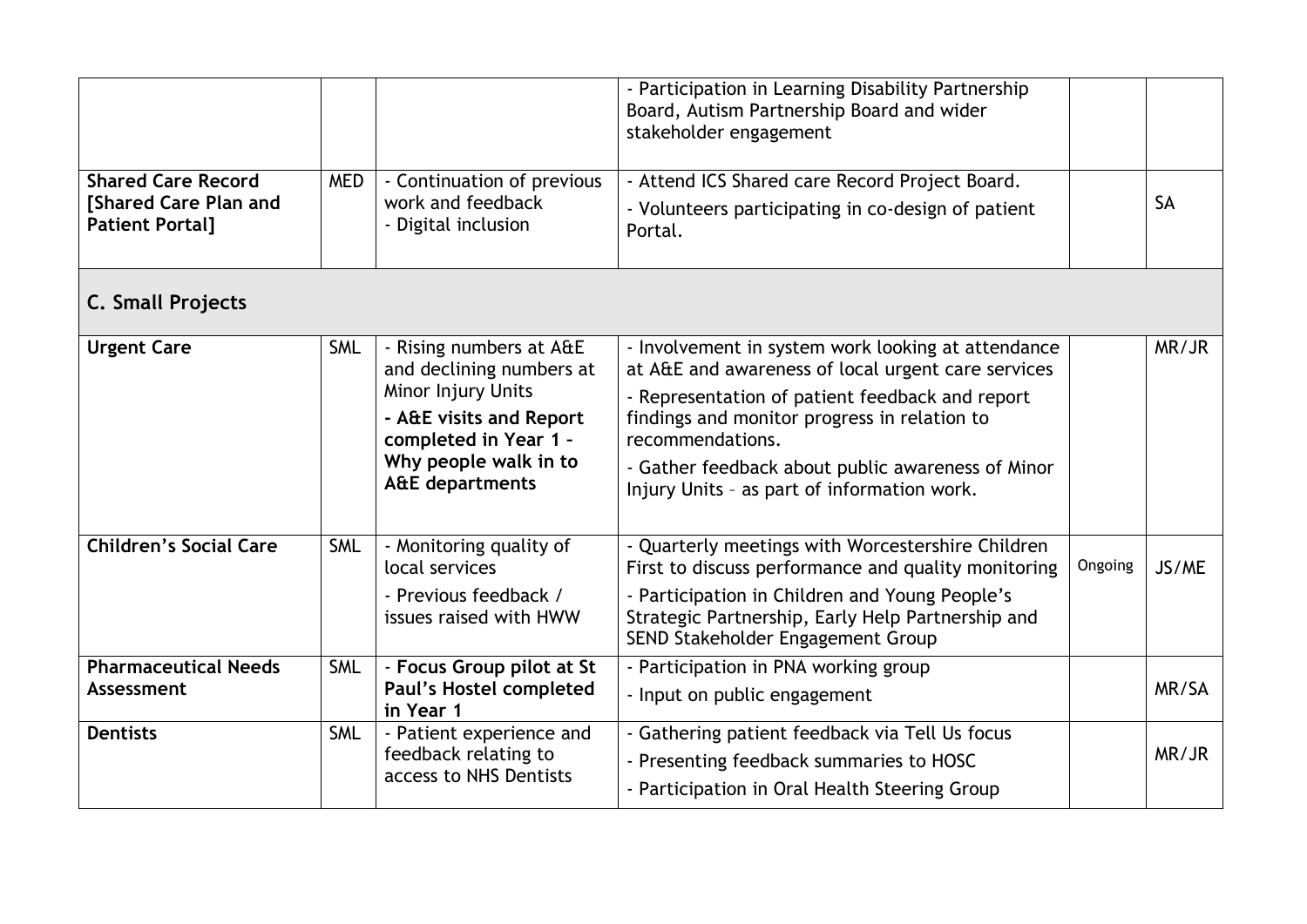| <b>Refugees and Asylum</b>      | <b>NEW</b> | Identifying numbers in      | -Desktop research                                                                             |         |           |
|---------------------------------|------------|-----------------------------|-----------------------------------------------------------------------------------------------|---------|-----------|
| <b>Seekers</b>                  |            | Worcestershire and          | - Identify CCG and LA leads                                                                   |         |           |
|                                 | <b>SML</b> | information/entitlement     | - Identify HWE position and guidance to LHW                                                   |         | SJ/MR     |
|                                 |            | to health and care          | - Explore work done by other LHW                                                              |         |           |
|                                 |            | services                    |                                                                                               |         |           |
| <b>Continuing Healthcare</b>    | <b>SML</b> | - Previous feedback /       | - Continue involvement in the CHC Communications                                              | Ongoing |           |
| (CHC)                           |            | issues raised with HWW      | Group and provide feedback on draft leaflets<br>information to applicants, recipients, family |         | SJ/MG     |
|                                 |            |                             | members/carers.                                                                               |         |           |
|                                 |            |                             | - Keep a watching brief on service and any changes                                            |         |           |
|                                 |            |                             | to eligibility criteria.                                                                      |         |           |
|                                 |            |                             | - Development of coproduction group                                                           |         |           |
|                                 |            |                             |                                                                                               |         |           |
| <b>Diabetes</b>                 | <b>SML</b> | - Previous feedback /       | - Follow up need to develop involvement of people                                             |         | <b>SA</b> |
|                                 |            | issues raised with HWW      | with Diabetes in local services and reinstate<br>Diabetes Network.                            |         |           |
| <b>Adult Social Care - Care</b> | <b>SML</b> | - Watching brief in respect | - Explore if there are opportunities to engage with                                           |         |           |
| <b>Homes</b>                    |            | of WCC responsibility to    | carers and relatives of people living in care home                                            |         | MR/JT     |
|                                 |            | manage care home market     | settings, with a specific focus on communication.                                             |         |           |
|                                 |            | in the light of Covid-19.   |                                                                                               |         |           |
|                                 |            | - Impact on service user    |                                                                                               |         |           |
|                                 |            | experience                  |                                                                                               |         |           |
| <b>End of Life</b>              | <b>SML</b> | - Previous feedback /       | - Attendance at End of Life Steering Group and                                                |         |           |
|                                 |            | issues raised with HWW      | ReSPECT Steering Group - close attention required                                             | Ongoing | SJ/JS     |
|                                 |            |                             | to the digitalisation of the ReSPECT form and the                                             |         |           |
|                                 |            |                             | development of the ICWR.                                                                      |         |           |
| <b>Prison Healthcare</b>        | <b>SML</b> | - Follow on from previous   | - Identify opportunity to revisit HMP Hewell when                                             |         |           |
|                                 |            | engagement                  | possible to gather more prisoner experience                                                   |         | SJ/JR     |
|                                 |            | - Lack of response to       |                                                                                               |         |           |
|                                 |            | Report recommendations      |                                                                                               |         |           |
| <b>Completed in Year 1</b>      |            |                             |                                                                                               |         |           |
| <b>Covid-19 Vaccination -</b>   |            | - Survey and Report         |                                                                                               |         |           |
| identifying concerns            |            | completed                   |                                                                                               |         | SJ/JR     |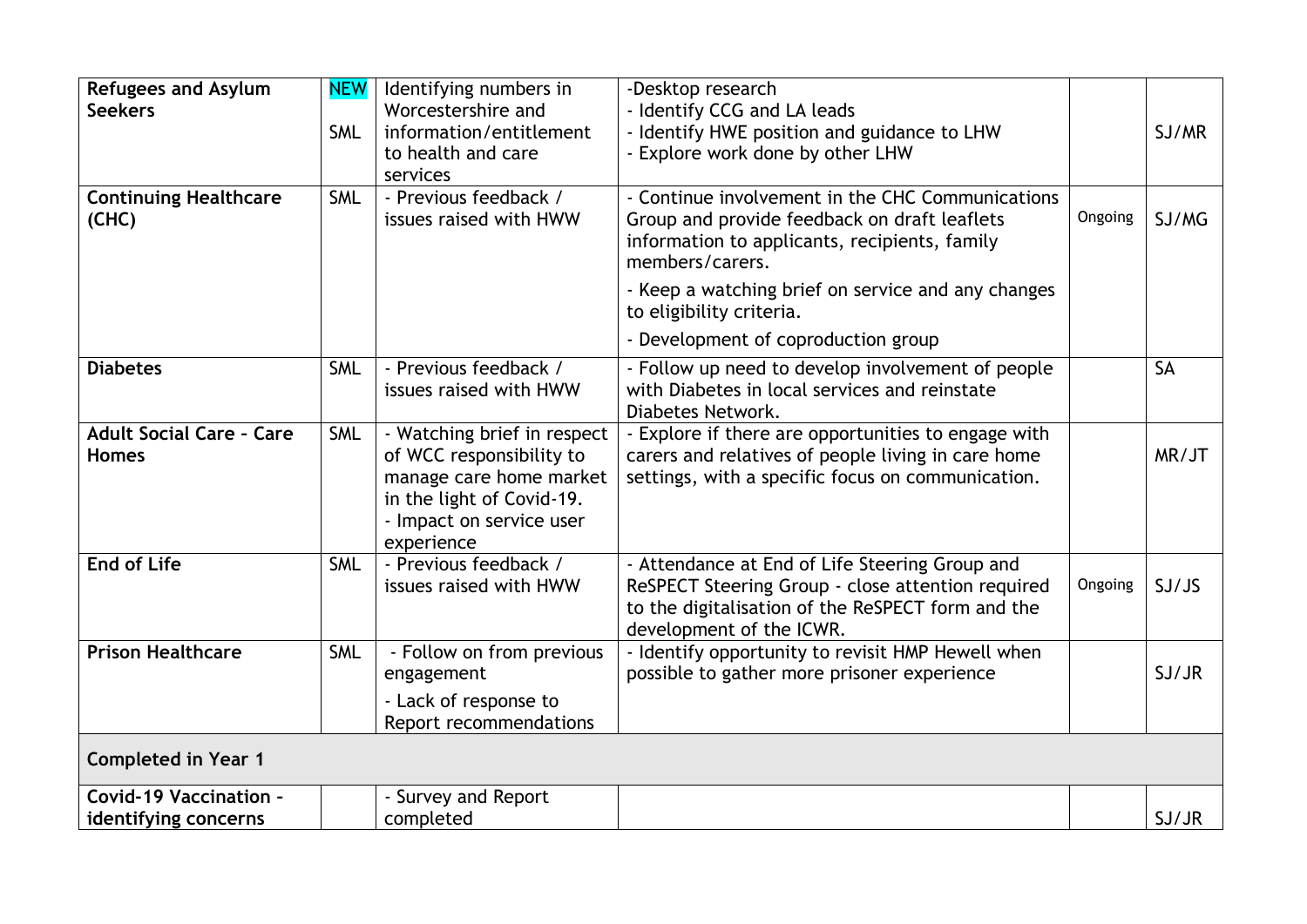| 2. Business Development Areas                                                                  |                                                                                                                                                                                                                                                                                                                                 |                         |  |  |  |
|------------------------------------------------------------------------------------------------|---------------------------------------------------------------------------------------------------------------------------------------------------------------------------------------------------------------------------------------------------------------------------------------------------------------------------------|-------------------------|--|--|--|
| Engagement<br>- Focus on health<br>inequalities, ethnic<br>minorities and digital<br>exclusion | Explore ways in which we can expand our reach to engage with those living with health<br>inequalities, digital exclusion, those from ethnic minorities and looked after children.<br>Focus on networking and relationship building with community groups and use of third<br>party engagement (Reference and Engagement Group). | <b>SA</b><br><b>EOs</b> |  |  |  |
| Volunteering                                                                                   | 2-5 year development plan for volunteering, diversifying the recruitment of and way we<br>work with volunteers. Development of Community Link model.                                                                                                                                                                            | JT/SJ                   |  |  |  |
| So What? NEW                                                                                   | Identifying and reporting of HWW impact                                                                                                                                                                                                                                                                                         | JT/SJ/LH                |  |  |  |
| <b>Public Sector Equality</b><br>Duty                                                          | Promotion of equality throughout our work. Focus on health inequality, ethnic minorities,<br>sexuality and gender identity and disability.<br>Review equality monitoring information we gather and how we can increase completion<br>and maximise use of data.                                                                  | JR/SA<br>SJ             |  |  |  |
| <b>Time to Change</b>                                                                          | Continue with the rollout of the Time2Change Action Plan. Mental Health First Aid<br>training to be arranged for staff and discussion of findings from the Staff Survey. Further<br>discussion required about individual Wellness Plans and an annual Wellbeing Day.                                                            | JT/SJ                   |  |  |  |
| <b>Quality management</b><br>systems                                                           | Annual audit for ISO 9001 - Quality system for continual improvement. Review business<br>procedures and processes for compliance. Audit of processes.<br>Annual Report.                                                                                                                                                         | SA/LH                   |  |  |  |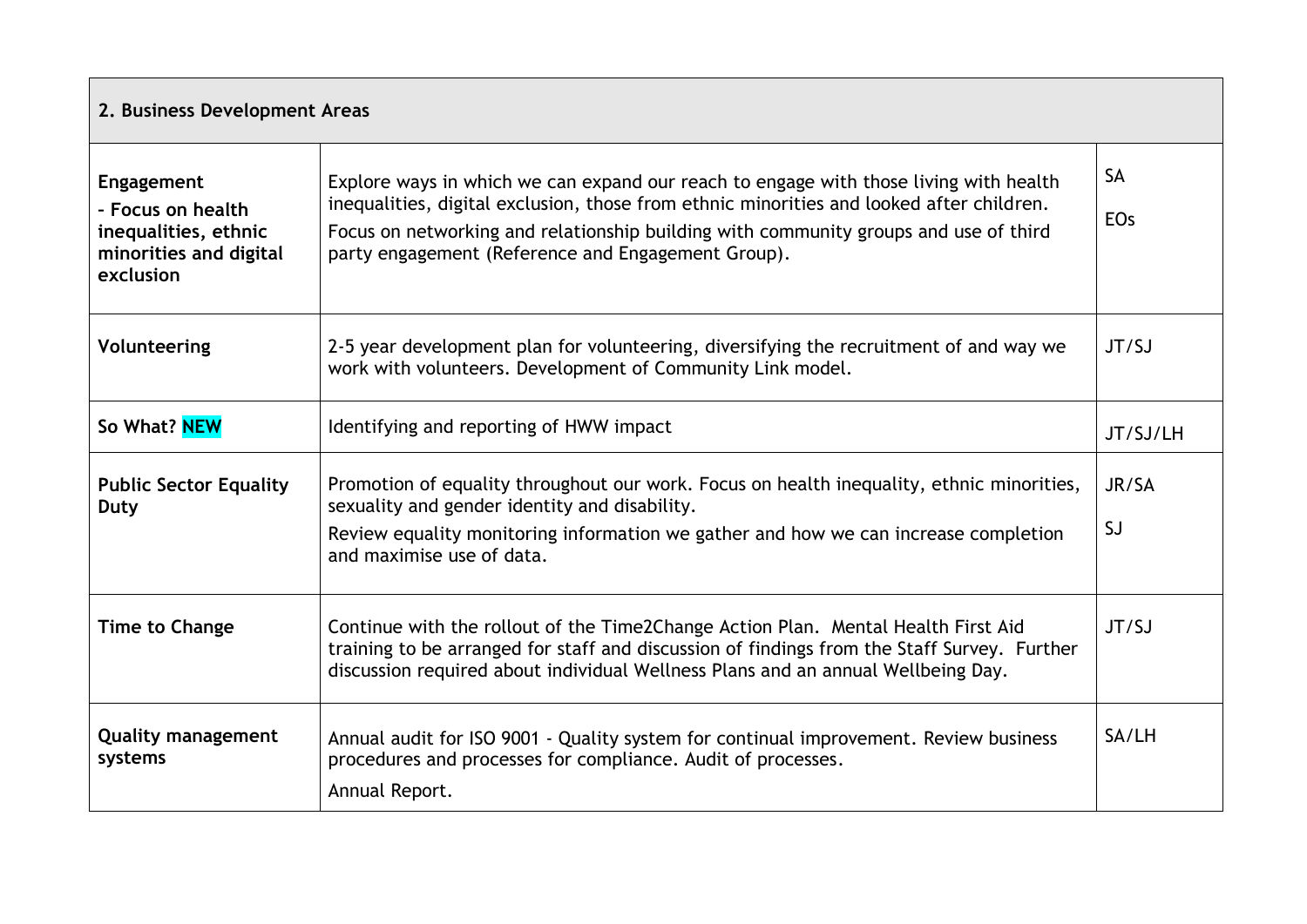| 3. External Business Objectives                       |                                                                                                                                                                                                            |           |  |  |  |  |
|-------------------------------------------------------|------------------------------------------------------------------------------------------------------------------------------------------------------------------------------------------------------------|-----------|--|--|--|--|
| <b>Communications and</b><br><b>Raising Awareness</b> | - Communications planning - to include Tell Us focus topics<br>SA/ME<br>- Ongoing communication - News Bulletins, Worcester News Column                                                                    |           |  |  |  |  |
|                                                       | - Communication and promotion of HWW surveys, meetings and engagement opportunities with<br>Reference and Engagement Group and other stakeholders                                                          |           |  |  |  |  |
|                                                       | - Social media presence - Twitter and building on use of Facebook advertising                                                                                                                              |           |  |  |  |  |
|                                                       | - Further development of use of online platforms such as YouTube, Zoom and Mail Chimp and<br>explore further options                                                                                       |           |  |  |  |  |
|                                                       | - Advertising campaigns -LocalIQ Contextual Advertising campaign completed July 2021                                                                                                                       |           |  |  |  |  |
|                                                       | - Raising awareness of HWW - Consider opportunities to expand distribution and display of<br>printed HWW information                                                                                       |           |  |  |  |  |
|                                                       | - Information sharing and promotion of external opportunities for people to provide feedback and<br>engagement                                                                                             |           |  |  |  |  |
|                                                       | - Ongoing review of website content and implementation of identified improvements and actions                                                                                                              |           |  |  |  |  |
|                                                       | - Review of Complaints Guides                                                                                                                                                                              |           |  |  |  |  |
|                                                       | - Production of Easy Read resources                                                                                                                                                                        |           |  |  |  |  |
|                                                       | - Monitoring of NHS Accessibility Standards                                                                                                                                                                |           |  |  |  |  |
|                                                       | - Provide advice on NHS and WCC information and engagement materials                                                                                                                                       |           |  |  |  |  |
| Advice and                                            | - Review of CRM system                                                                                                                                                                                     | SA/JR     |  |  |  |  |
| <b>Information</b>                                    | - Ongoing analysis and reporting of issues and themes reported to HWW                                                                                                                                      | Team      |  |  |  |  |
| <b>Co-Production</b>                                  | Promoting and monitoring the legislative duty of local health and social care commissioners and<br>providers to involve and engage patients, service users and carers in the co-production of<br>services. | <b>SA</b> |  |  |  |  |